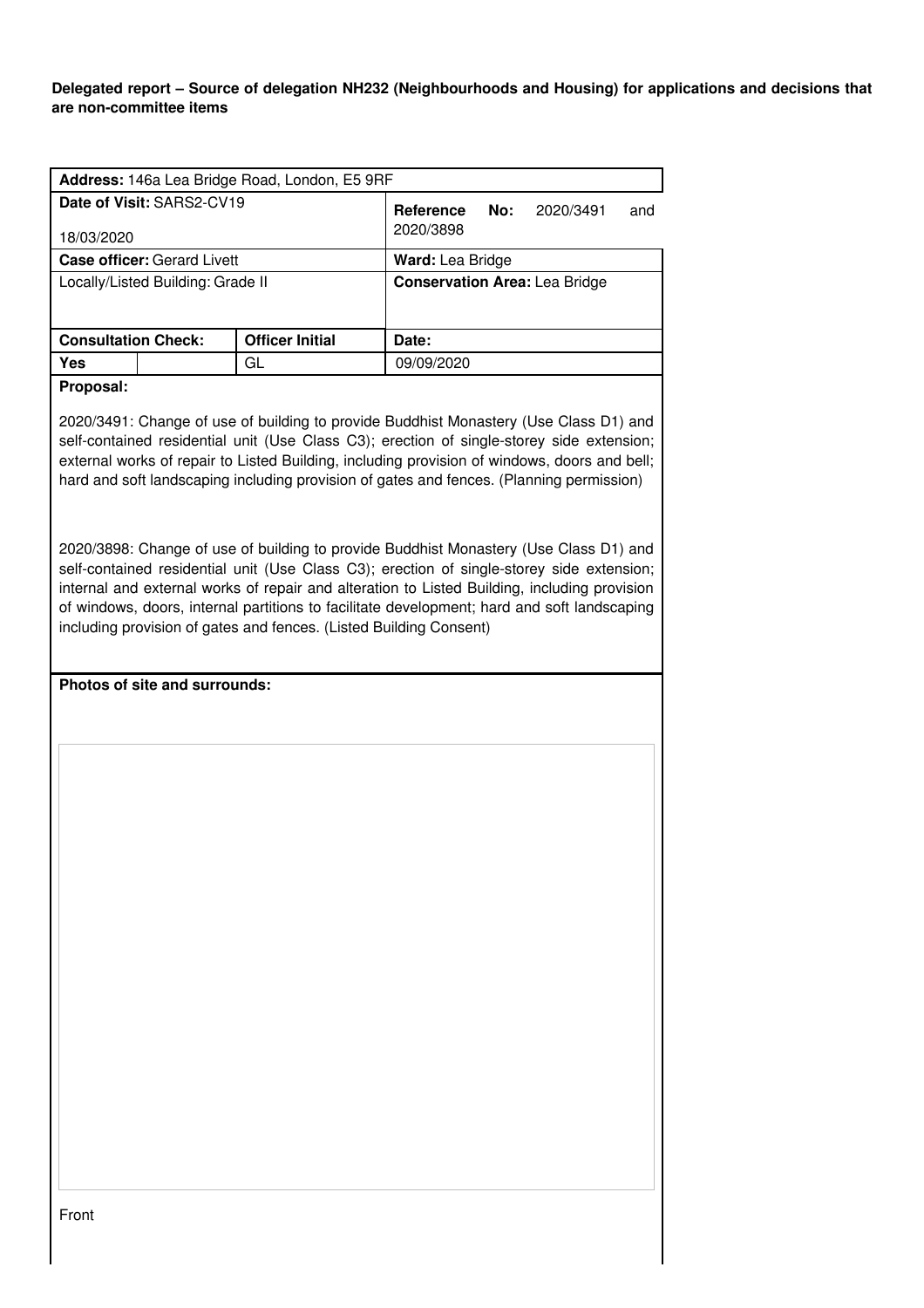| Rear   |  |  |  |
|--------|--|--|--|
|        |  |  |  |
|        |  |  |  |
|        |  |  |  |
|        |  |  |  |
|        |  |  |  |
|        |  |  |  |
|        |  |  |  |
|        |  |  |  |
|        |  |  |  |
|        |  |  |  |
|        |  |  |  |
|        |  |  |  |
|        |  |  |  |
|        |  |  |  |
|        |  |  |  |
|        |  |  |  |
|        |  |  |  |
|        |  |  |  |
|        |  |  |  |
|        |  |  |  |
| Inside |  |  |  |
|        |  |  |  |
|        |  |  |  |
|        |  |  |  |
|        |  |  |  |
|        |  |  |  |
|        |  |  |  |
|        |  |  |  |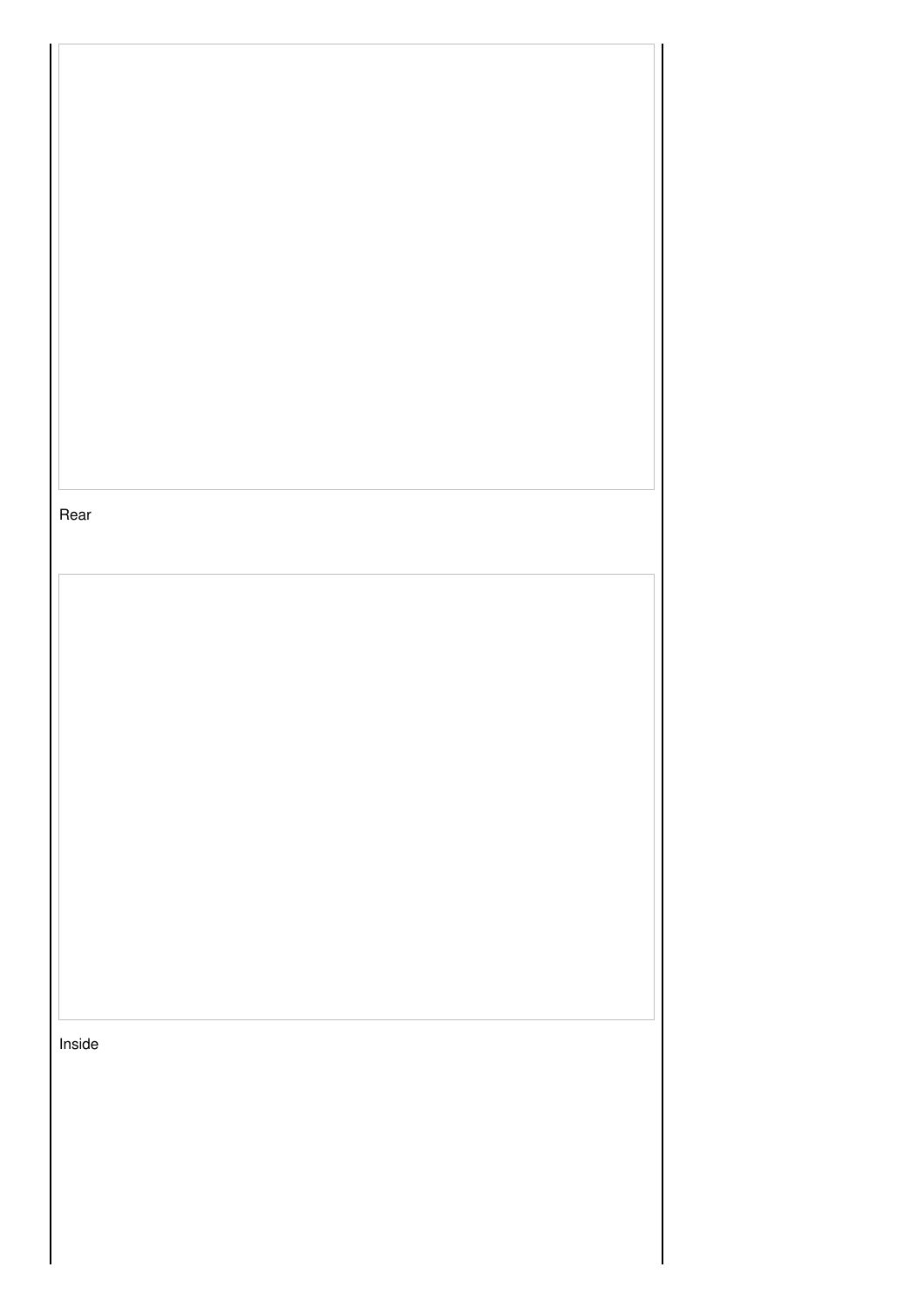Site Notice

**Site Description:**

The site is located on the south side of Lea Bridge Road close to the River Lea and is occupied by a former school building clad in Kentish Ragstone with Bath Stone detailing.

The building is nationally listed by Historic England at Grade II (LEN: 1264991) with the following description: "Mid C19 L-shaped building of coursed rubble, with freestone dressings, in Tudor style. Probably originally a school but now in industrial use. 1-storey north section (schoolroom?) and shorter 2-storey south part (house?). Large Tudorarched north window, the others square-headed all with hoodmoulds. High pitched tiled roofs: house section has a row of conjoined octagonal chimneys on west side and a bellcote on east. Gabled west porch with Tudor-arched entrance. An interesting survival in a depopulated area." The building is thought to have been designed by Arthur Ashpitel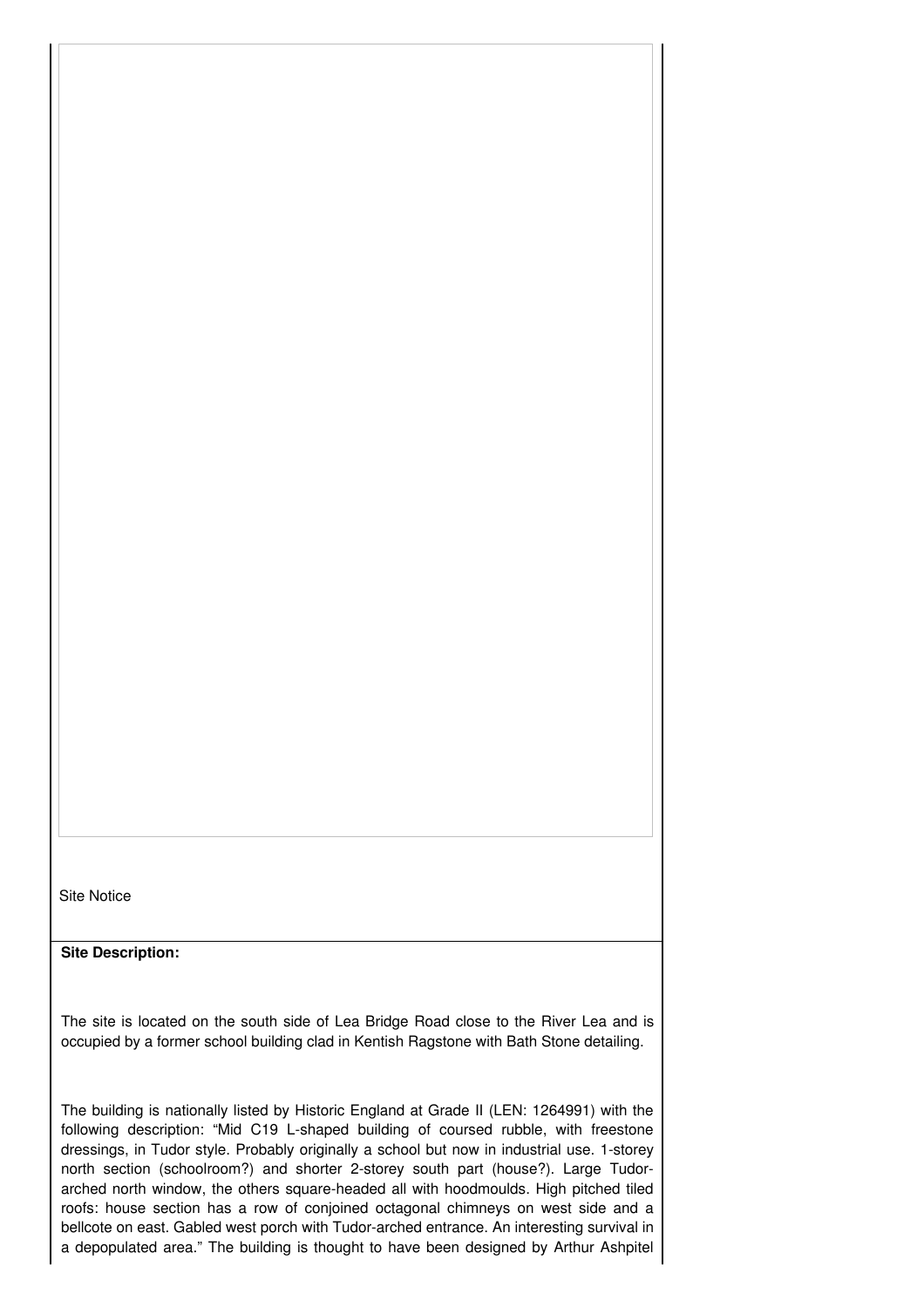(1807-1869) FSA, FRIBA (and Vice-President of the RIBA in 1862).

The building is in the Lea Bridge Conservation Area.

The building has been on the Historic England Heritage at Risk Register for many years since its condition is "Poor" (repairs required to the roof and stonework) and "Vacant/not in use".

The building dates from after 1855 and before 1868, when it appears on the Ordnance Survey map as "Infants' School". A likely date of construction is 1860. It appears on the 1894 and 1913 Ordnance Survey Maps as "Mission Room". Victorian polite society regarded canal workers as a problem group. The adults frequented the pub rather than the church and the children were unlikely to be educated outside the barge. The likely narrative is that this school was church run and aimed at canal worker's children and that it fulfilled this function for a relatively short period from 1860 to after 1870. From that date, church schools suffered direct competition with the new state schools built by the School Board for London under Forster's Education Act of 1870. At the same time, the canal industry was in decline due to competition from railways and was perceived as quaint and old-fashioned by the 1920s. The church appears to have retained the building and used it as a Mission Room (church hall and Sunday School) from about 1890 to 1920.

In 1920 the building was sold to the large adjacent Eclipse Glass Works and went into industrial use. By 1960 it was in use by the Maintenance and Co. Ltd metal window manufacturers and Testi and Sons Ltd Mechanical Engineers (Millwrights) and by 1975 was in use by Testi and Sons, Millwrights alone. This last known use appears to have ended by 2007 at the latest.

| <b>Development Constraints North:</b> | <b>Development Constraints East:</b> |
|---------------------------------------|--------------------------------------|
| Open Space                            | <b>Public House</b>                  |
| <b>Development Constraints South:</b> | <b>Development Constraints West:</b> |
| Residential                           | Residential                          |

**Relevant History:**

2013/2118: Conversion of existing school hall building into 2x2 bed flats. External alterations comprising installation of timber shutters, glazed door, conservation-style rooflights, new lead and timber windows, erection of timber fence to the north-east boundary and provision of cycle racks (in conjunction with listed building consent application 2013/1894)

Granted: 18/01/2016

2013/1894: Internal alterations to Grade II listed building comprising installation of internal partitioning, infilling of arched doorway, and external alterations comprising installation of timber shutters, glazed door, conservation-style rooflights, lead and timber windows, timber fence to north-east boundary and provision of cycle racks, in connection with planning application for conversion of the school hall building into 2x2 flats (ref: 2013/2118)

Granted: 18/01/2016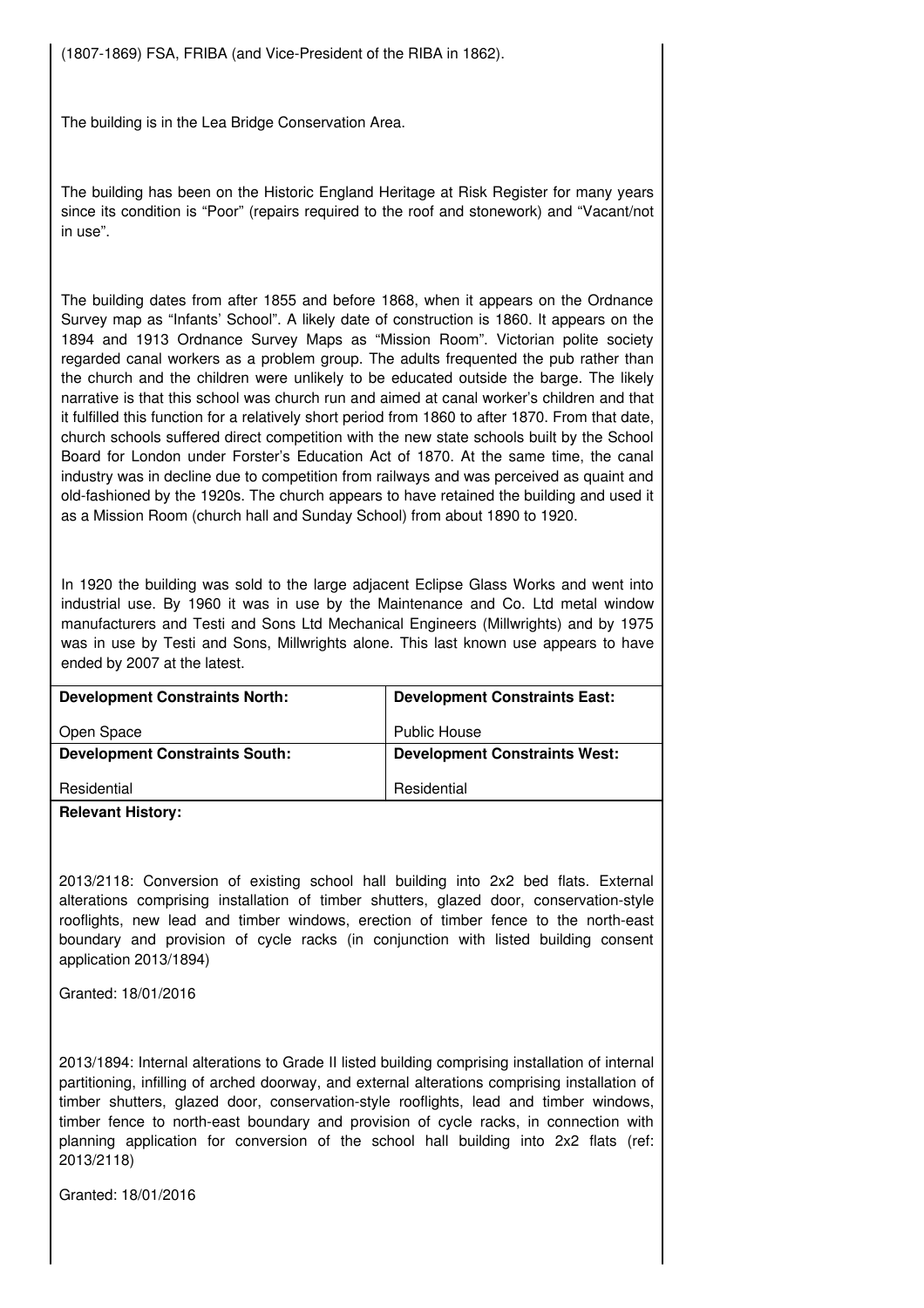2018/3749: Non-material amendment to planning permission 2013/2118 dated 18/01/2016. Effect of variation would be to allow for the commencement of works without full discharge of conditions 3 (design details), 5 (landscaping) and 7 (tree protection).

Granted: 13/11/2018

2018/3789: Submission of details pursuant to conditions 3 (particulars of works, detailed drawings and glazing sample), 5 (hard and soft landscaping) and 7 (tree protection plan) attached to planning permission 2013/2118 dated 18/01/2016.

Granted: 17/12/2018

2018/3790: Submission of details pursuant to condition 3 (Structural appraisal, details of structural floor, Proposed services, internal joinery) attached to Listed Building Consent 2013/1894 dated 18/01/2016.

Granted: 17/12/2018

## **Neighbour Consultations/Responses:**

**Summary:** 75 neighbours were consulted, site notice displayed and press notice published

No representations received

# **Consultations (Internal):**

Conservation and Urban Design: Proposal is acceptable, subject to conditions

Landscape Architect: No digging near trees should be undertaken without an Arboricultural Method Statement

**Consultations (External):**

**Policy**:

Historic England: It was not necessary for us to be consulted about this application

Canal and River Trust: No objection, but conditions are recommended

Clapton Conservation Area Advisory Committee:

We welcome the reinstated D-class use. The proposed extension is modest and acceptable. Our only reservation is the detailed design for the railings which need revision to be more in keeping with a building of this period.

> Policy 3.3 – Increasing housing supply Policy 3.4 – Optimising housing potential Policy 3.5 – Quality and design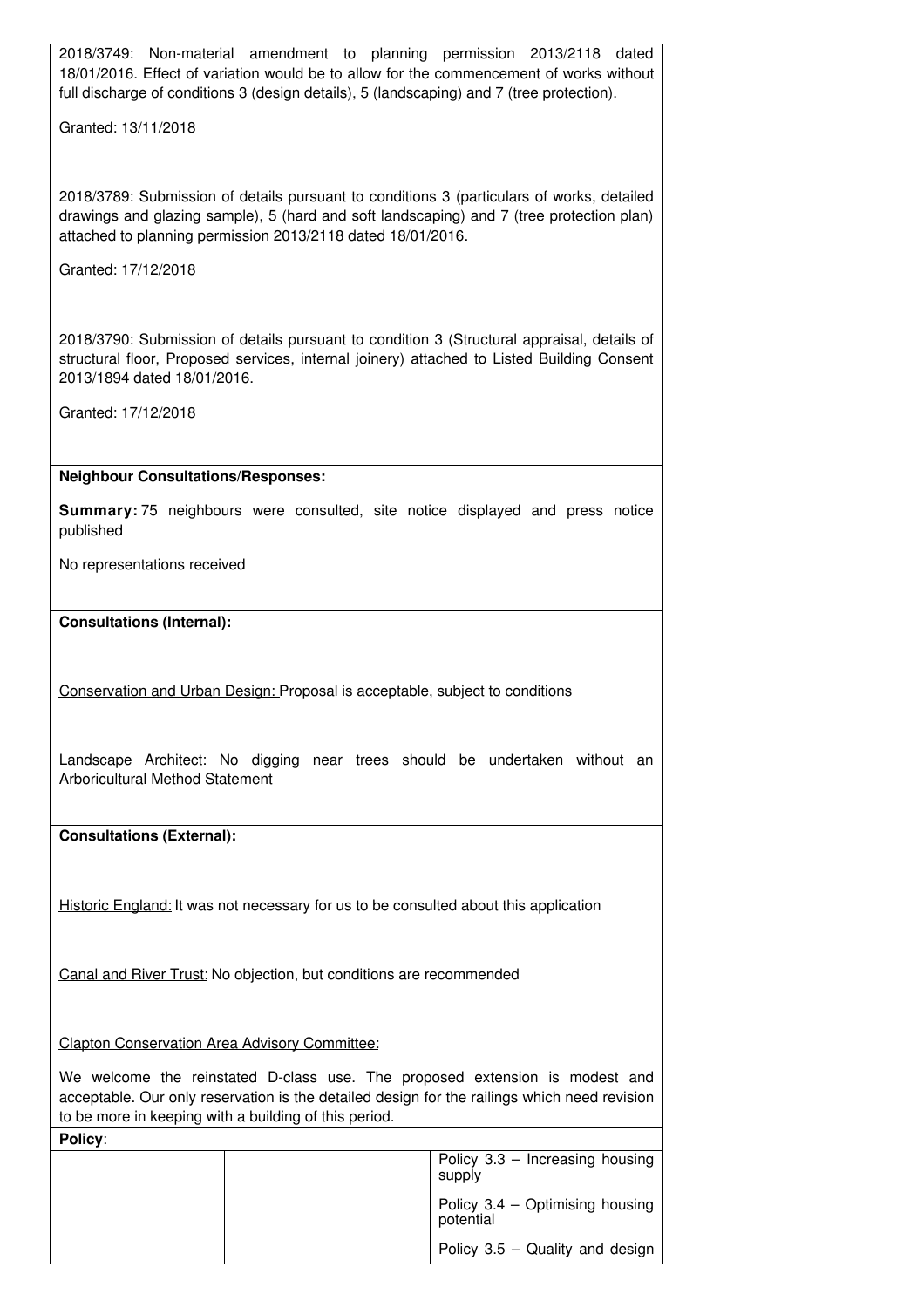|                         |                                       | of housing developments                                                         |  |
|-------------------------|---------------------------------------|---------------------------------------------------------------------------------|--|
|                         |                                       | Policy 3.16 - Protection and<br>enhancement<br>οf<br>social<br>infrastructure   |  |
|                         |                                       | Policy $5.1$ – Climate change<br>mitigation                                     |  |
|                         |                                       | Policy 5.2 - Minimising carbon<br>dioxide emissions                             |  |
|                         |                                       | Policy 5.3 - Sustainable design<br>and construction                             |  |
| <b>Development Plan</b> | London Plan 2016:                     | Policy 6.3 - Assessing effects of<br>development on<br>transport<br>capacity    |  |
|                         |                                       | Policy 6.9 - Cycling                                                            |  |
|                         |                                       | Policy 6.10 - Walking                                                           |  |
|                         |                                       | Policy 6.13 - Parking                                                           |  |
|                         |                                       | Policy 7.4 - Local Character                                                    |  |
|                         |                                       | Policy 7.6 - Architecture                                                       |  |
|                         |                                       | Policy 7.8 - Heritage assets and<br>Archaeology                                 |  |
|                         |                                       | Policy 7.14 - Improving air<br>quality                                          |  |
|                         |                                       | Policy 7.19 - Biodiversity and<br>access to nature                              |  |
|                         |                                       | Policy $7.24 - B$ lue<br>ribbon<br><b>Network</b>                               |  |
|                         |                                       |                                                                                 |  |
|                         |                                       | LP1 - Design Quality and Local<br>Character                                     |  |
|                         |                                       | LP <sub>2</sub><br>$\equiv$<br>Development<br>and<br>Amenity                    |  |
|                         |                                       | Heritage<br>LP3 —<br>Designated<br>Assets                                       |  |
|                         |                                       | $LP6 - Archaeology$                                                             |  |
|                         |                                       | LP8 - Social and Community<br>Infrastructure                                    |  |
|                         |                                       | LP12 - Meeting Housing Needs<br>and Locations for New Homes                     |  |
|                         |                                       | LP13 - Affordable Housing                                                       |  |
|                         |                                       | LP14 - Dwelling Size Mix                                                        |  |
|                         |                                       | LP17 - Housing Design                                                           |  |
|                         | Hackney:<br>Place<br>for<br>A         | LP42 - Walking and Cycling                                                      |  |
|                         | Everyone<br>Local Plan<br>$-$<br>2033 | LP43<br>$\overline{\phantom{0}}$<br>Transport<br>and<br>Development             |  |
|                         |                                       | LP45 - Parking and Car Free<br>Development                                      |  |
|                         |                                       | LP47 - Biodiversity and Sites of<br>Importance<br>for<br>Nature<br>Conservation |  |
|                         |                                       | LP51 - Tree Management and<br>Landscaping                                       |  |
|                         |                                       |                                                                                 |  |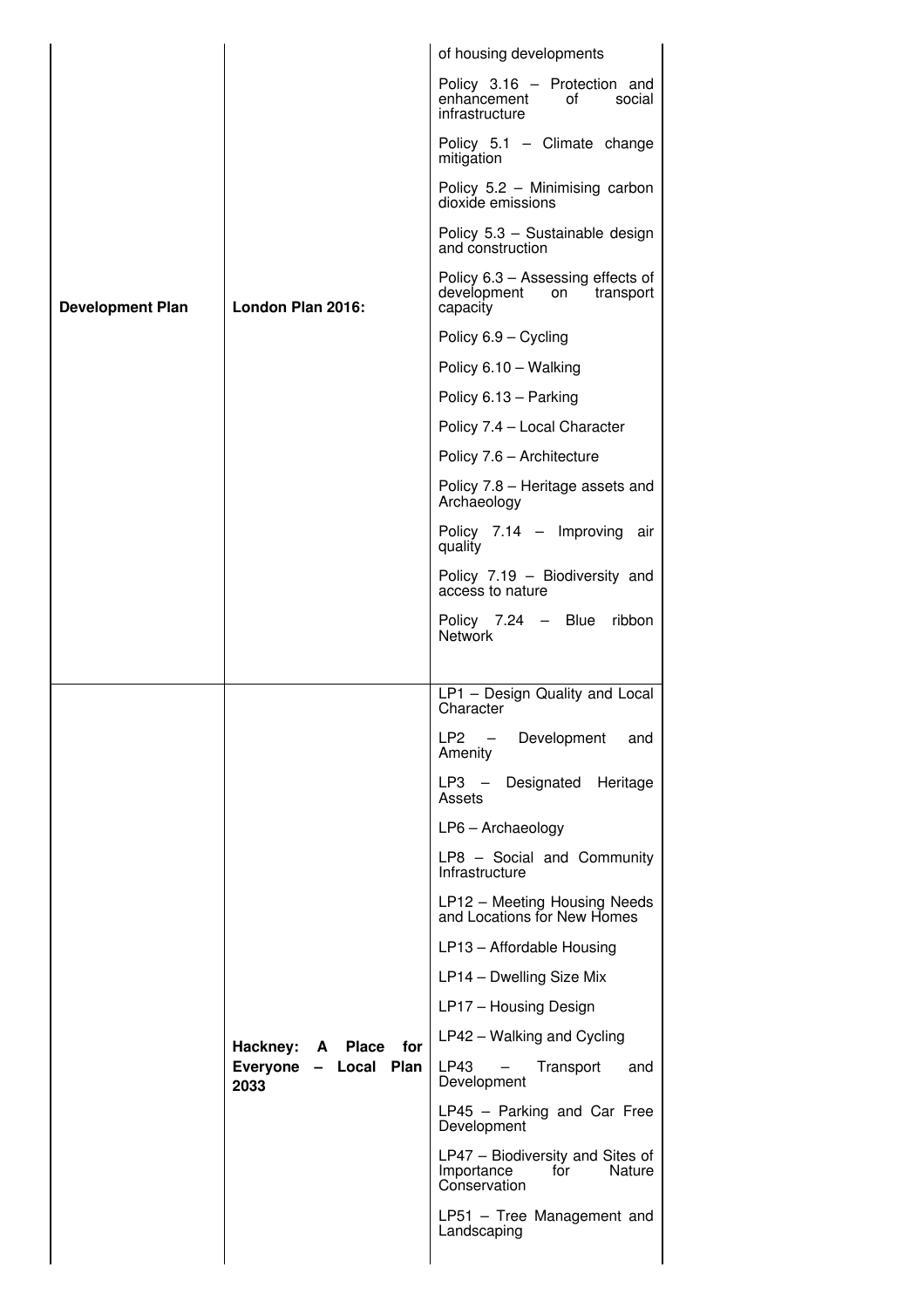|                                |                 | LP52 - Water spaces, Canals<br>and Residential Moorings                  |  |
|--------------------------------|-----------------|--------------------------------------------------------------------------|--|
|                                |                 | LP53 - Water and Flooding                                                |  |
|                                |                 | LP54 - Overheating<br>and<br>Adapting to Climate Change                  |  |
|                                |                 | LP55 - Mitigating<br>Climate<br>change                                   |  |
|                                |                 | LP58 - Improving<br>Environment - Pollution<br>the                       |  |
|                                | <b>SPD/SPG:</b> | SPG: Housing                                                             |  |
|                                | <b>Other</b>    | Lea Bridge Conservation Area<br>Appraisal and<br>Management<br>Statement |  |
|                                |                 | <b>NPPF</b>                                                              |  |
| <b>National Guidance</b>       |                 | <b>NPPG</b>                                                              |  |
| <b>Assessment and Reasons:</b> |                 |                                                                          |  |
| Background                     |                 |                                                                          |  |
|                                |                 |                                                                          |  |

The application proposes the following:

Works of repair and extension to the Listed Building to provide a Buddhist temple and Shrine Room with a self-contained residential unit intended for use by a monk.

The proposal includes landscaping in the grounds.

The proposal raises the following planning considerations.

# Land Use

The site has planning permission for conversion into two flats, which would involve greater interventions to the historic fabric of the building. As this development has not been completed, there would be no loss of housing involved with this application.

Officers consider that the proposed use is more in keeping with the original purpose of the building, and it is noted that the building had at one stage been used as a mission hall.

The development plan supports the provision of places of worship, and this proposal would provide a high quality temple that reflects the current religious diversity of the borough.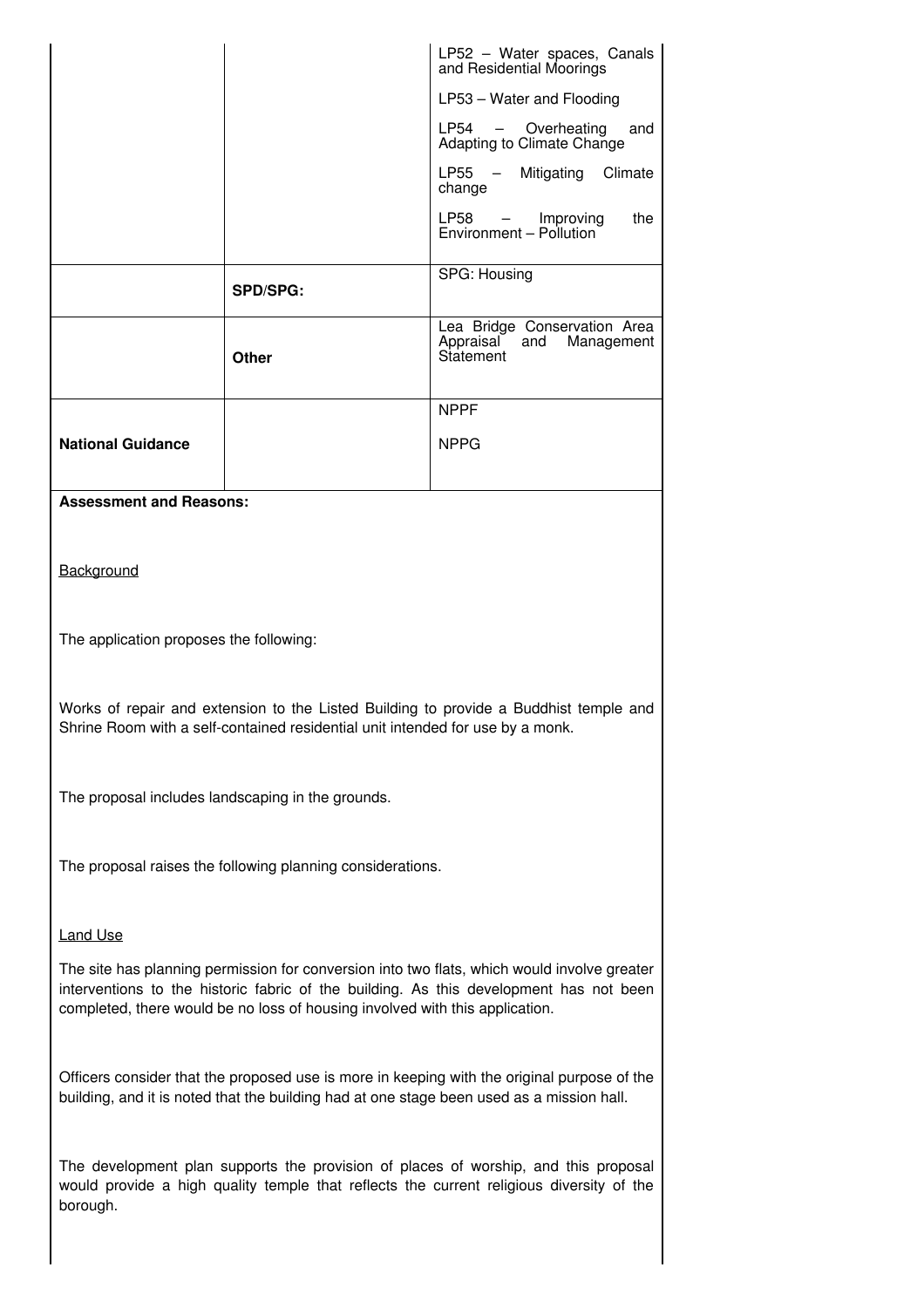The provision of a self-contained residential unit is acceptable as it would provide accommodation for a monk, and it is noted that accommodation for priests is often separate from the place of worship.

In order to avoid potential conflicts between residential and religious uses, a condition preventing the separate use of the residential unit is recommended.

### **Standard of Accommodation**

The proposal would provide a two-bedroom residential unit in the rear part of the building. This space was traditionally used as school-keeper's accommodation. The layout, room sizes, outlook and daylight of the residential unit is acceptable.

## Design and Conservation

The design policies of the development plan (which include policy 7.4 (Local character) of the London Plan and policy LP1 (Design Quality and Local Character) of the Hackney Local Plan all require development proposals to achieve a high standard of design. In addition, the site is located within the Stoke Newington Conservation Area (a designated heritage asset), to which policies 7.8 (Heritage Assets and Archaeology) of the London Plan and Local Plan policy LP3 (Designated Heritage Assets).

The statutory test for development proposals in conservation areas is that they should preserve or enhance the character and appearance of the conservation area. Case law has established that 'preserving' means to not cause harm.

*The building has the following significances:*

Aesthetic and architectural interest as a charming and well detailed small school building in a Tudor Gothic manner from around 1860, by a nationally recognised architect, executed in a high status material (stone) with some good quality detailing.

Historic interest as a fairly well preserved example of a church school specifically aimed at canal children and addressing the River Lea trade in its location and orientation. The building has a story to tell of the Victorian church's efforts to educate such children. The plan form of the building continues to generally reflect the original layout and some internal elements survive. The building has additional historic interest as a memory of the industrial uses once common in the immediate area.

Streetscape value as an attractive and unusual element in the Lea Bridge Conservation Area.

*Analysis of proposals*

These comments relate to the scheme as revised by email on 5th July 2020. A site visit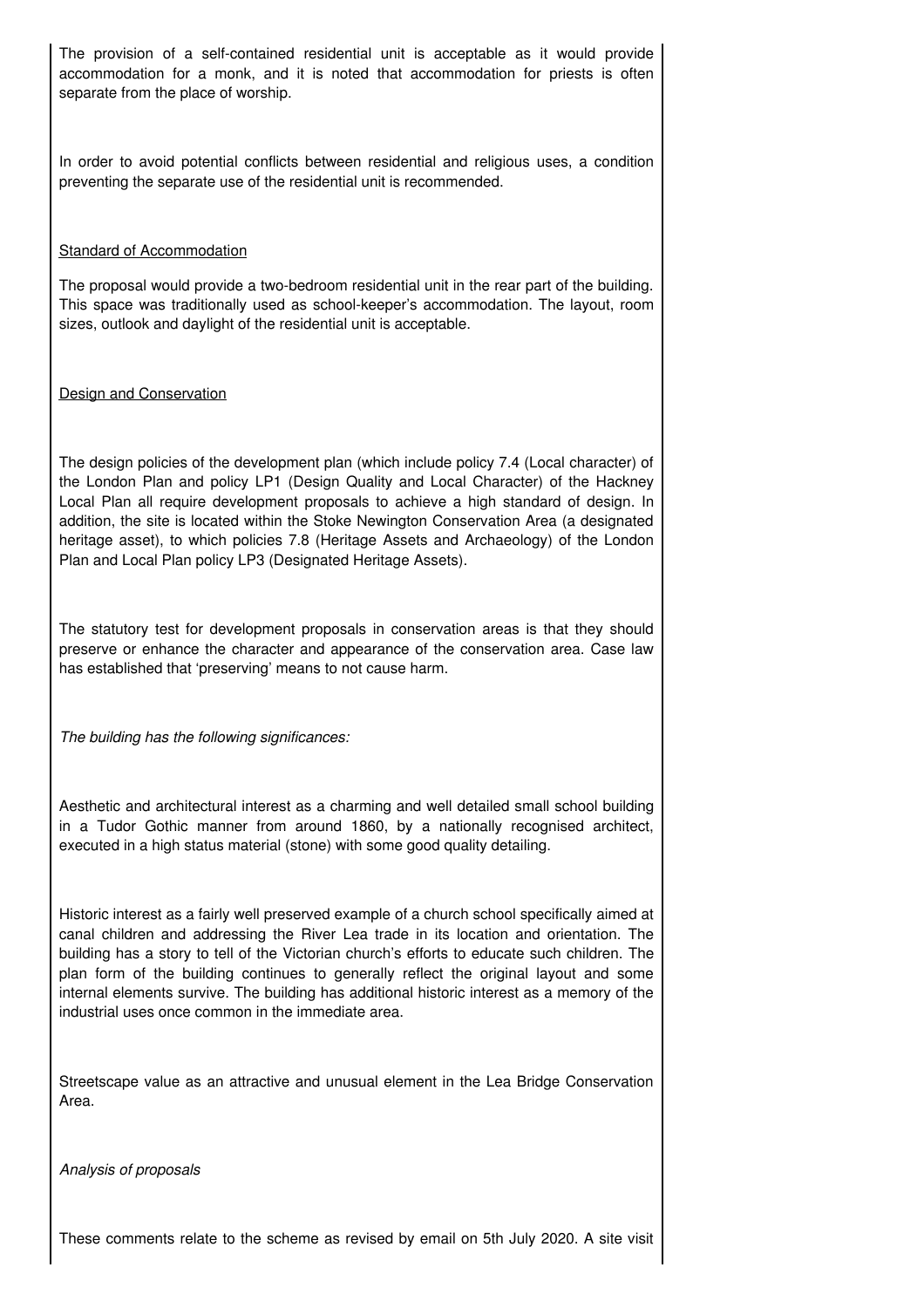with photographs by the principal Listed Building Officer took place on 11th July 2020 and the works completed and in progress were seen first-hand and recorded.

The following conservation and design comments are offered on the proposals:

*Procedural matters*

Works on this building were lawfully commenced, since the initial phases of work were as approved under 2013/2118 and 1894, the conditions for which were all discharged.

The applicants were advised to make these applications as soon as the works diverged from the consented scheme for two flats. This scheme is for a Buddhist Monastery and associated flat.

*Substantial matters*

The proposed conversion into a Buddhist Temple with a small dwelling for the monk is supported in conservation terms. This use is preferable to the previous consent for conversion into two flats, since the need to subdivide the main schoolroom with a mezzanine floor and other consequential harms are all avoided. The proposed use is close to the original use in terms of function and this results in fewer harmful changes overall. The proposed use is considered to be the optimum viable use in terms of NPPF Para 196 and also has the heritage benefit that there is a high level of public access to the building.

The proposed small toilet extension is necessary and acceptable in conservation terms.

The proposed relocation of the rooflights results in no additional harm in comparison with the previously consented scheme and is therefore acceptable.

Some conditions (for example in relation to the repointing of stonework) are not required. The work has already taken place (based on the previous consent) and has been undertaken to a good standard.

On balance, the proposal is acceptable in design and conservation terms, subject to suitable conditions.

Impact upon amenity

Given the detached nature of the building, the proposal would not have any significant impacts to the amenity of neighbouring occupiers in terms of overlooking, loss of light, overbearing appearance or increased sense of enclosure.